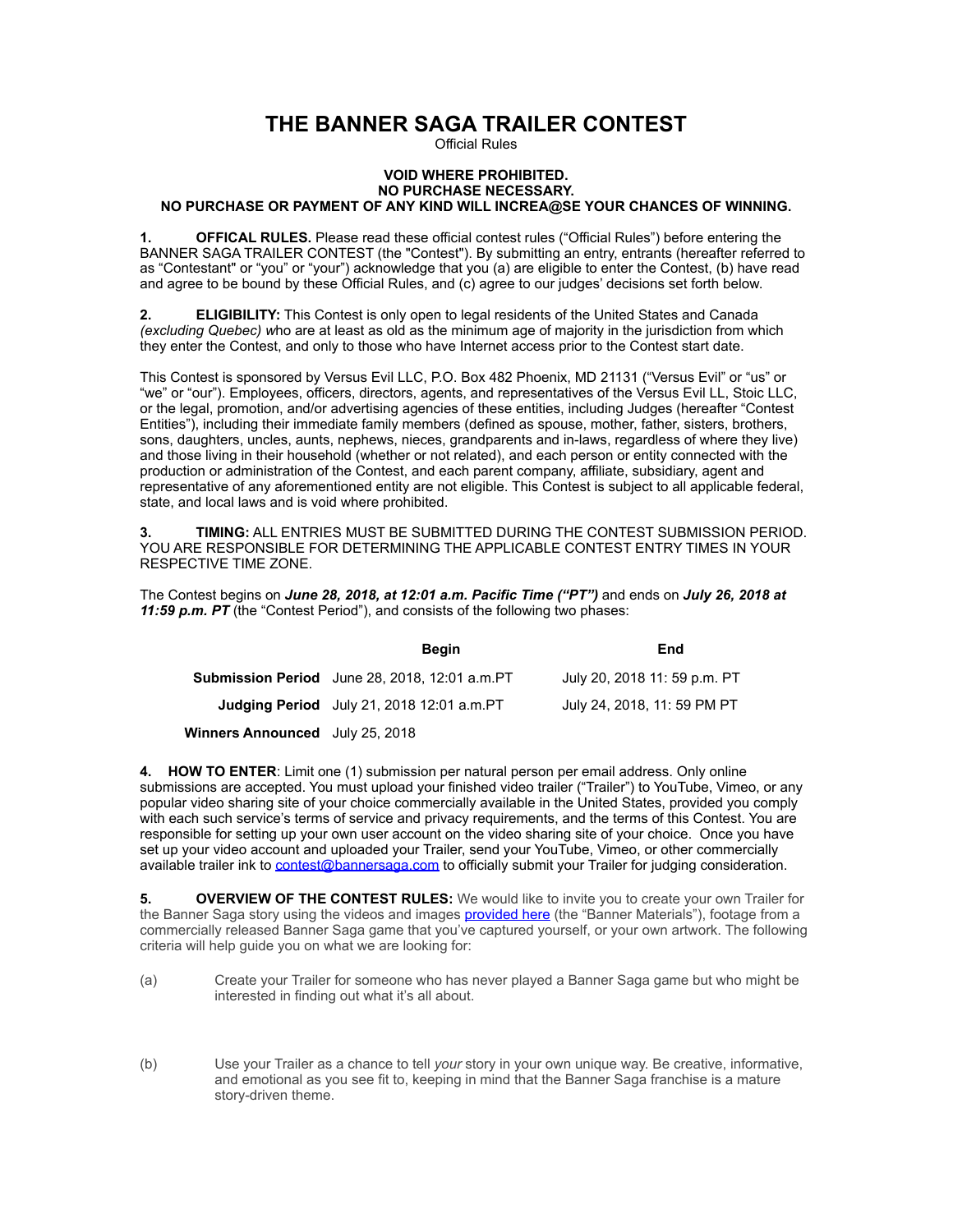- (c) Keep your Trailer under five (5) minutes in length.
- (d) Your Trailer can use Banner Saga Materials artwork and materials that we've made available to you at [here.](https://www.dropbox.com/sh/k2hxdsc6xb77q5k/AABFFq9EiBK49mlROm5NlHI7a?dl=0) Use these materials at your discretion. In addition to our Banner Saga artwork, you can use your own content, for example, gameplay from a commercially released version of Banner Saga, live action, animation, real life video footage, your own artwork, or any other way you can think of to accurately tell the story in video form.
- (e) If you complete this task and submit your Trailer to us, as detailed in these Official Rules, you could be rewarded. The best submissions will be selected by our panel of judges and one (1) entrant will receive a Grand Prize of \$4,500. One (1) Runner-up will receive a digital copy of the complete Banner Saga Trilogy, Deluxe Edition on PC. Three (3) third place winners will receive a digital copy of Banner Saga 3 on the game platform of their choice (depending on commercial availability).
- (f) If you have questions, please send us a message on<https://www.facebook.com/BannerSaga/>or send a direct message to [@bannersaga.](http://www.bannerplaceholder.com/)
- (g) You must be 18 or older and a resident of the United States or Canada to participate.

Best of luck and may your Banner Saga Trailer be epic!

#### **6. SUBMISSION REQUIREMENTS:**

- (a) Content Requirements:
	- (i) Your Trailer must include the title, "My Banner Saga Recap".
	- (ii) Your Trailer must include a text description in the description on the website you choose to upload it to (e.g. YouTube). We recommend that your description include, in your own words, an explanation of your Trailer's direction using 2-3 text sentences.
	- (iii) Your Trailer must include at least (1) one Internet hyperlink to [www.bannersaga.com](http://www.bannersaga.com) with the description "*Embark on your own journey in the Banner Saga*" included with it.
	- (iv) Your Trailer must be contextually consistent and logically follow *The Banner Saga* story and its fictitious universe as described in The Banner Saga I and The Banner Saga II.
	- (v) Your Trailer should not be longer than five (5) minutes in length.
	- (vi) Your Trailer should use the Banner Saga Materials that we have included [here.](https://www.dropbox.com/sh/k2hxdsc6xb77q5k/AABFFq9EiBK49mlROm5NlHI7a?dl=0) Use this Banner Saga Art as you deem appropriate. Your Trailer may also include footage from the Banner Saga game that you've captured yourself, or your own artwork, materials, or video, keeping in mind the following:
		- *1. Even you may use assets and content contained in the Banner Materials and included in The Banner Saga I and Banner Saga II, all such content, and intellectual property rights therein are owned by Stoic LLC or its licensors and expressly reserved by Stoic LLC.*
		- *2. Your Trailer cannot include any video, art, sounds, music, animation, or other creative assets obtained from a third-party or created by you with another individual, even if you license or purchase such content. All components of your Trailer must be your original artwork or obtained from our Banner Materials library. If, in our sole discretion, have a good faith belief that your Trailer constitutes copyright infringement, you will be disqualified.*
	- (vii) Your Trailer and all submission materials must be in **English**, including any audio that you create, and all contact information must be current, truthful, and valid.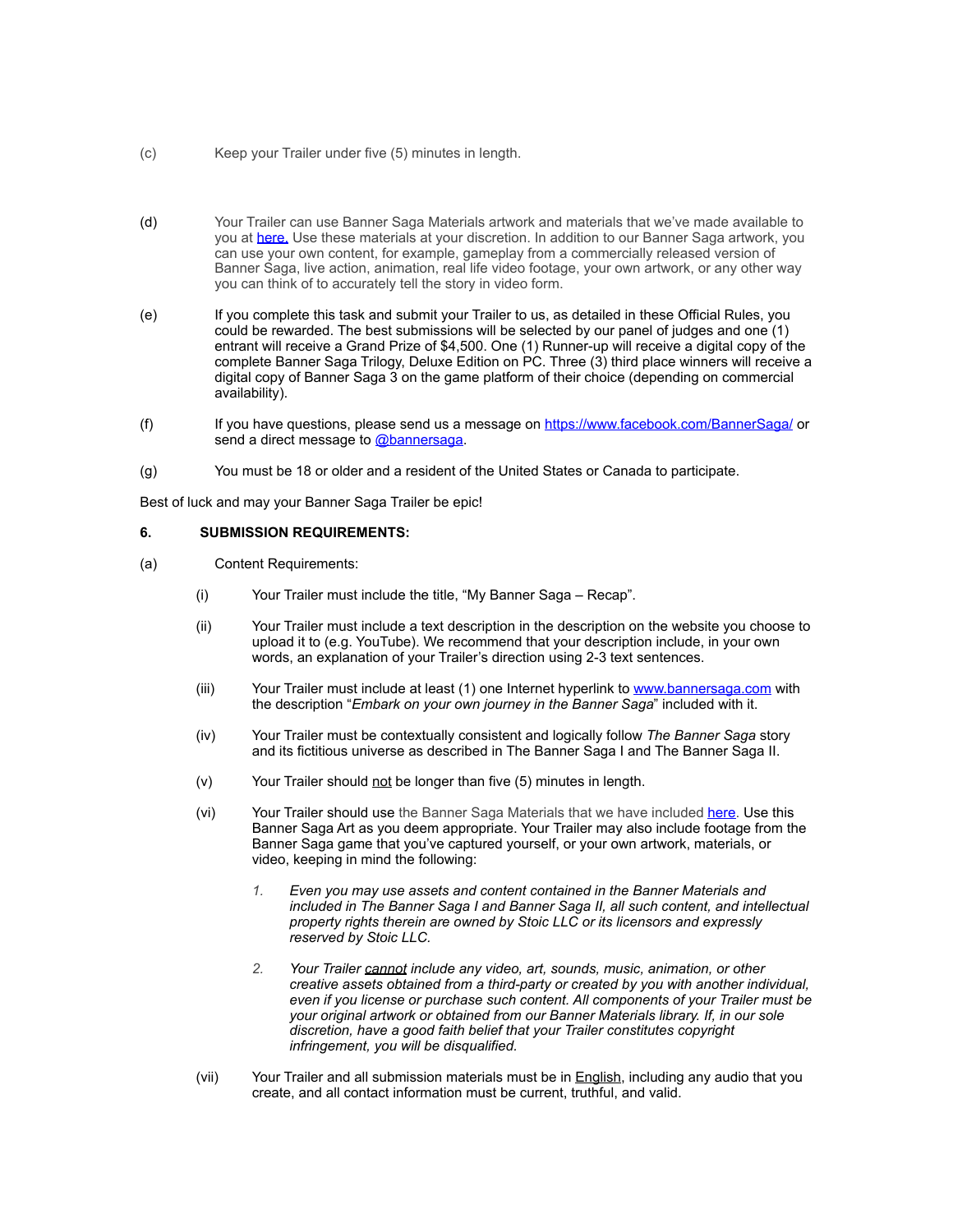- (viii) Your Trailer should be creative and unique, but it must be in line with the mature story theme of the Banner Saga series and should not portray the Banner Saga universe or any Banner Saga character, theme, or setting in a silly or amusing way.
- (ix) Your Trailer may not refer to or rely on any trademark, logo, or trade name of any thirdparty other than Versus Evil LLC, The Banner Saga, and Stoic LLC.
- (x) Your Trailer may not feature any third-party toy, action figure, character, actor, celebrity, video game, video game content, or public figure.
- (xi) Your Trailer must not contain material that is unlawful or in violation of or contrary to the laws or regulations in any jurisdiction where it is created.
- (xii) Your Trailer may not depict or describe any nudity, animal cruelty, harmful or illegal activity or substances, or offensive, racist, obscene subject matter as determined in our sole discretion. No Trailer shall portray Contest Entities or The Banner Saga in a negative light. Please, no personal attacks on anyone.
- (b) Uploading Requirements:
	- (i) Upload your finished Trailer to YouTube, Vimeo, or any popular, commercially available (in the United States) video sharing site of your choice (your "Link") in accordance with the terms of service and privacy rules of that site our Official Rules. You are responsible for setting up your own user account on the video sharing site of your choice.
	- (ii) Once your Trailer is completed to your satisfaction, send your Link by email to [contest@bannersaga.com](mailto:contest@bannersaga.com) to officially submit your Trailer for judging consideration.
	- (c) Deadline:
		- (i) We must have received your Trailer and all submission information no later than **July 20, 2018 11: 59 p.m. PT** according our internal server time. No other methods of entry will be accepted, including submission by email. All Trailers received by the end of the Submission Period that are complete and otherwise qualified will be eligible to win.

## **7. OTHER RULES**:

- (a) We are not responsible for incomplete, late, lost, delayed, damaged, misdirected, incomplete, void, corrupted, garbled, illegible, or unintelligible Trailers, and those Trailers are void and will not be accepted; nor are we responsible for any problems, bugs or malfunctions you may encounter when entering your Trailer.
- (b) Your Trailer must be an original work of authorship, created solely by you. So, while we want you to be creative, you need to be careful**. You may not copy or otherwise plagiarize any source, nor may your Trailer include third-party copyrighted material, such as artwork, photographs, movie or TV screenshots, other videos, or even tattoo designs**, even if you obtain the copyright holder's permission. *You further agree to indemnify the Contest Entities against any and all claims of infringement from any third-party for any use by the us or any Contest Entity of your Trailer.*
- (c) By entering this Contest, you warrant that your Trailer does not infringe any third-party's rights, and that you have obtained all necessary permissions from all relevant third-parties to submit the Trailer. Similarly, you must secure - and each Selected Contestant will be required to submit – a written release, declaration of eligibility, and consent to publicity (a "Contest Release") which grants us rights to your Trailer and to use your image and personal information in promoting The Banner Saga, Versus Evil LLC, Stoic LLC, and any our games or products.
- (d) By uploading your Trailer, you agree that your Trailer and all submission materials conform to our Submission Requirements as stated in these Official Rules, and our Privacy Policy. The Contest Entities, in their sole discretion, may remove your Trailer and disqualify you from the Contest if they reasonably believe your Trailer fails to conform to these Official Rules.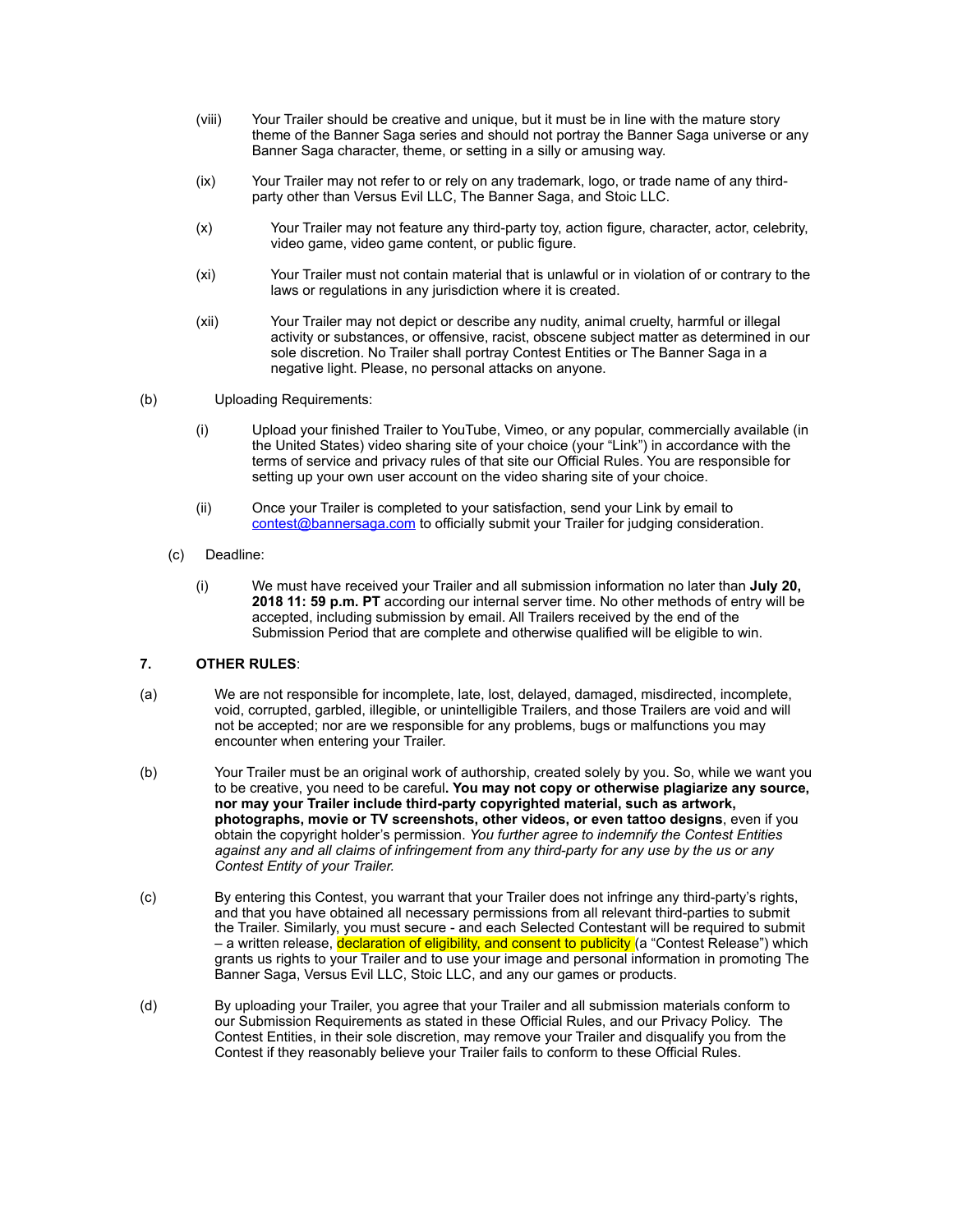- (e) We reserve the right to disqualify any Contestant we find or reasonably suspect is tampering with the entry process or the operation of the Contest or violating these Official Rules. Persons discovered entering under several names will be disqualified.
- (f) Any submission of robotic, automatic, or programmed entries, or any entries submitted through other unapproved methods are void. Contest Entities reserve the right to disqualify false entries or entries suspected of being false or fraudulent.
- (g) All Trailers become our sole property and will not be acknowledged or returned.
- (h) You may not be represented under any contract that would limit or impair our ability to use your Trailer in any media form; nor can you be subjected to or under any merchandising agreement or under any other contractual relationship, including but not limited to guild and/or union memberships, that may prohibit them from participating fully in this Contest, or from allowing the Contest Entities to use royalty-free, your Trailer worldwide in all media in perpetuity.
- (i) We reserve the right to exclude any Trailer that we reasonably believe doesn't meet the above criteria, at our sole discretion.

## **8. WINNER SELECTION AND NOTIFICATION:**

- (a) Judging will be completed in one (1) round during the Judging Period. All entries will be prescreened to insure the entries have correctly met the Trailer Requirements and meet our general standards and practices prior to any judging ("Qualified Trailers"). During the Judging Period, a panel of at least three (3) qualified judges will conduct judging of all Qualified Trailers received during the Contest Period. Each Qualified Trailer will be judged on the following criteria, on a 100-point scale:
	- Creativity and Originality (35 points)
	- Relevance to Theme (35 points)<br>• Cuality (20 points)
	- Quality (20 points)
	- Technical Merit (10 points)
- (b) The five (5) Trailers with the highest score, as determined by the Judges, will be selected as Selected Contestants ("Selected Contestants"). In the event of a tie, the tying submissions will be rescored in order to determine a Selected Contestant.
- (c) Any communication or information transmitted to us or to our website, Facebook page, or by text, electronic mail, or otherwise is and will be treated as non-confidential and nonproprietary. Proof of submitting any Trailer is not considered proof of delivery to or receipt of such Trailer. Furthermore, are not liable for any Trailer that is lost, intercepted or not received by us directly. We are not responsible for delays in finalizing winners.
- (d) All Contest Entities reserve the right to distribute or display your Trailer in any media and on any website, including on its and affiliated websites, Facebook, Twitter, Instagram, Pinterest, and YouTube pages. You understand that users of these social media sites may share, embed, comment on (including negatively) and re-post your Trailer during and after the Contest Period. Contest Entities are not responsible for such third-party activities.
- (e) Your name, profile, and Trailer may be announced and posted on our and other Contest Entities' website(s) and social media pages, including Facebook, Twitter and YouTube, and in all other media and media forms to be determined solely at our discretion.
- (f) The Selected Contestants will be notified by email ("Notification"). The Selected Contestants will be required to respond to the Notification by email or phone (as directed) within forty eight (48) hours of attempted Notification. The failure to respond timely to the Notification may result in forfeiture of the prize (as later described herein); and, in such case, we may choose the next highest scoring Trailer from among the remaining eligible submissions (up to three times). The Selected Contestants will be required to sign and return our Contest Release and any other documents the we may require within 72 hours of receipt of the Release. Failure to timely return a signed Contest Release or other required documents or the return of any prize notification as undeliverable will result in prize forfeiture. If a Selected Contestant cannot be reached, is unable or unwilling to accept the prize (or any portion of the prize) or is disqualified for any reason, the prize may be awarded to a runner-up, if any, in our sole discretion. Only three (3) alternate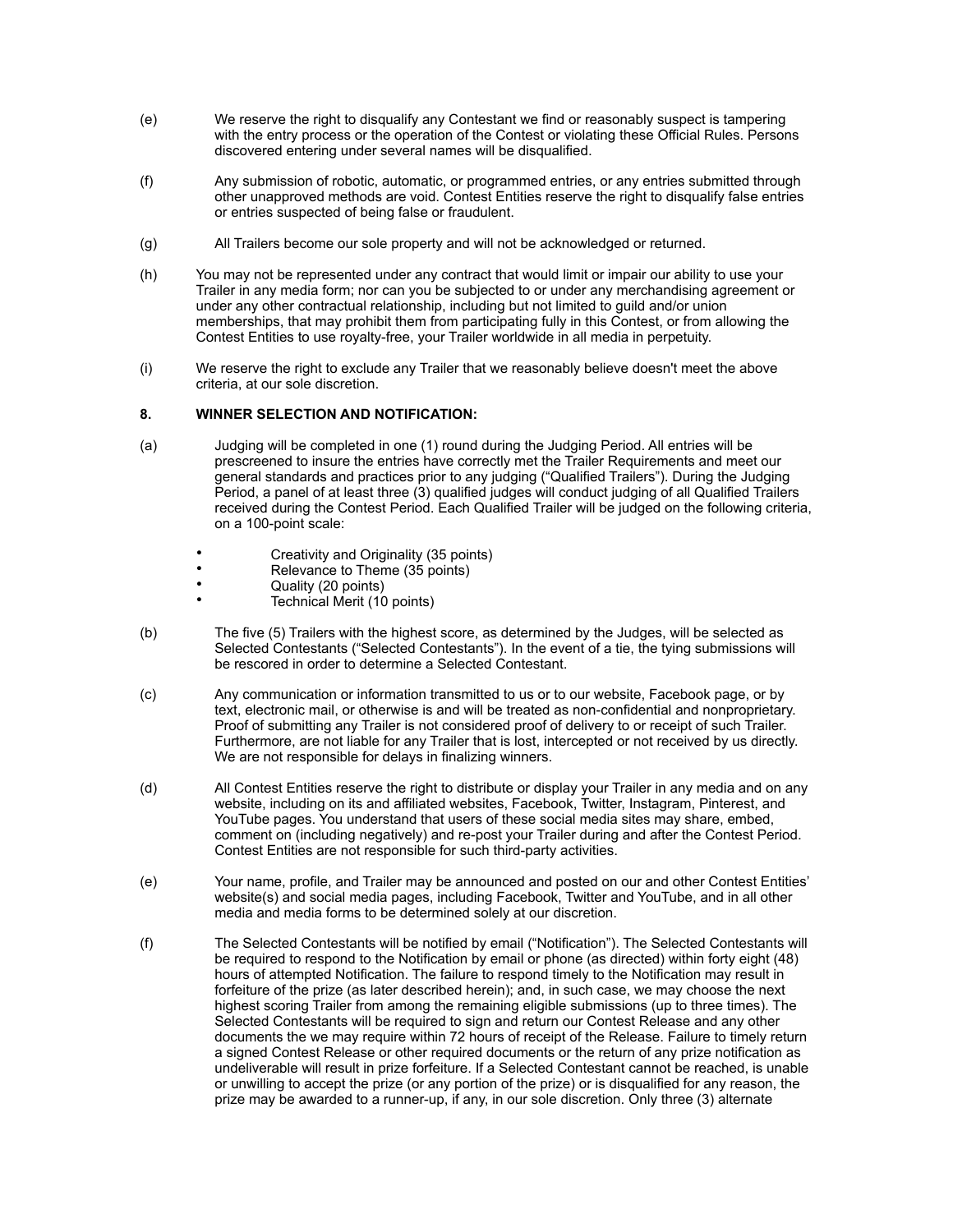Selected Contestants may be determined, after which the applicable prize will remain unawarded. Acceptance of any prize shall constitute and signify each Selected Contestant's agreement and consent that we and all other Contest Entities, including each such party's designees, may use the Selected Contestant's name, city, state, likeness, Trailer, and/or prize information in connection with the Contest and our promotions, advertising or other purposes, worldwide, in any and all media now known or hereafter devised, including the Internet, and without further payment, notification, permission or other consideration, except where prohibited by law. We will not make multiple attempts to contact Selected Contestants. Assumed notification by caller ID and any subsequent returned calls do not constitute a winner. Winner selection is subject to verification, including verification of the Selected Contestant's eligibility.

# **9. PRIZES.**

- (a) Up to three (5) prizes will be awarded, one to each of the Selected Contestants. The First Place Selected Contestant will receive \$4,500. The Second Place Selected Contestant will receive a copy of the Banner Saga Trilogy Deluxe Edition for PC. Three Third Place Selected Contestants will each receive a digital download copy of Banner Saga 3 on the platform of their choice.
- (b) For all prizes, all federal, state and local taxes and other expenses in connection with the prize are the sole responsibility of the Selected Contestant. Selected Contestants are solely responsible for any other unspecified expenses related to prize. All activities related to a prize, are at the Selected Contestants' own risk and subject to whatever restrictions are imposed by the entities that govern activities. Selected Contestants are not entitled to any surplus between the actual retail value ("ARV") of a prize and stated ARV, and any difference between stated ARV and actual value of the prize will not be awarded. No substitution, transfer, or cash redemption of prize is allowed, provided however that we reserve the right to substitute a prize with another prize of equal or greater value should the advertised prize become unavailable for any reason. If a prize is awarded but goes unclaimed or is forfeited by recipient, the prize will be forfeited, and, at our discretion, an alternate Selected Contestant will be selected.

#### **(c) THE ODDS OF WINNING A PRIZE ARE SUBJECT TO THE TOTAL NUMBER OF ELIGIBLE CONTESTANTS.**

- (d) **THE TOTAL VALUE FOR ALL THREE PRIZES IS \$4,664.**
- **(e) LIMIT: ONE (1) PRIZE PER PERSON PER HOUSEHOLD.**

## **10. LICENSE:**

- (a) As a condition of receiving any prize, and unless prohibited by applicable law, you hereby grant us and each Contest Entity an irrevocable worldwide license to use, distribute, copy, create derivative works from, and publicly display your Trailer in any and all media throughout the world, in perpetuity, for any purpose whatsoever (including without limitation in a screensaver, in a book and at trade shows), without any additional compensation, the term of which shall be the entire life of the copyright. Should you be unwilling or otherwise unable to enter into this license or provide permissions and sign our Contest Release or otherwise cannot accept or receive the prize for any reason, the next highest score will be chosen from the remaining entries until one who is able to meet all requirements can be selected. You may not sell, assign or transfer any of your rights in your Trailers under these Official Rules. You will not be paid for your Trailer, for using your likeness or other right of publicity rights, or for granting us or any other Contest Entity any of these rights.
- (b) At any time before or after the Contest Period, we and each Contest Entities may post, share or print all entered Trailers in our sole discretion. While we and each Contest entity will seek to post Trailers in the form provided at the time of entry, you agree that due to technical or other limitations and otherwise at our discretion, your Trailer may be altered from its original form and we reserve the right to edit or modify your Trailer, including adding logos or other trademarks. You further understand and agree that your Trailer, including any portion thereof, may be used, edited, and/or modified by us or other Contest Entities at any time before or after the end of the Contest Period for any reason, including without limitation, other promotions and marketing.

## **11. RELEASE FROM LIABILITY.**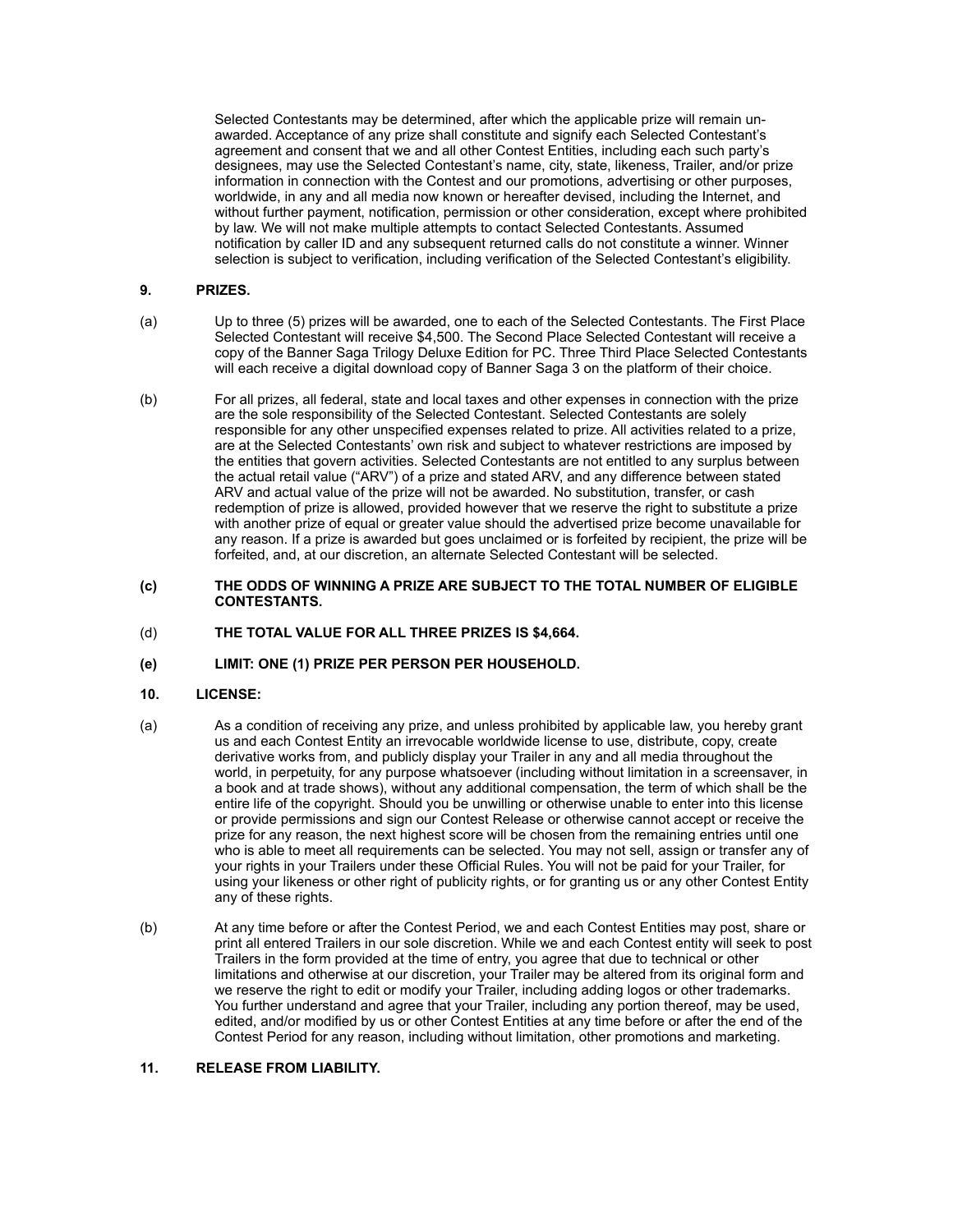- (a) This Contest is subject to these Official Rules. By participating, you agree (a) to be bound by these complete Official Rules and the decisions of our Judges, which shall be final and binding; and (b) to waive any right to claim ambiguity in the Contest or these Official Rules, except where prohibited by law. By entering this Contest, you agree to release us, each Contest Entity, and each social media site you use to up load your Trailer (including each entity's parent, subsidiary and affiliated entities together with their respective directors, employees, officers, licensees, licensors and agents, and respective advertising and promotion entities, and any person or entity associated with the production, judging, or administration of the Contest) (collectively, the "Releasees") from any and all liability, loss or damage arising from or in connection with awarding, receipt and/or use or misuse of prize or participation in any prize-related activities.
- (b) Releasees shall not be liable for (i) telephone system, telephone or computer hardware, software or other technical or computer malfunctions, lost connections, disconnections, delays or transmission errors; (ii) data corruption, theft, destruction, unauthorized access to or alteration of entry or other materials; (iii) any injuries, losses or damages of any kind, including death caused by the prize or resulting from acceptance, possession or use of a prize, or from participation in the Contest; or (iv) any printing, typographical, administrative or technological errors in any materials associated with the Contest. We disclaim any liability for damage to any computer system resulting from participating in or accessing or downloading information in connection with this Contest. We reserve the right to cancel or suspend the Contest, in its sole discretion, should it receive fewer than thirty (30) entries, or receive no entries that have a judged score above sixty (60) points, or due to circumstances beyond its control, including natural disasters. Trailers will not be returned and may be destroyed.
- (c) By participating, you agree that we, each Contest Entity, and each social media site you use to upload your Trailer (including each entity's shareholders, agents and representatives, affiliates, subsidiaries, advertising, promotion and fulfillment agencies, and legal advisors) are not responsible or liable for, and shall be released and held harmless from any and all losses, damages, rights, claims and actions of any kind in connection with or resulting from participation in the Contest, or acceptance of the prize, including without limitation, claims based on publicity rights, defamation, or invasion of privacy.
- (d) UNDER NO CIRCUMSTANCES WILL YOU BE PERMITTED TO OBTAIN AWARDS FOR, AND YOU HEREBY WAIVE ALL RIGHTS TO CLAIM, PUNITIVE, INCIDENTIAL OR CONSEQUENTIAL DAMAGES, INCLUDING ATTORNEYS' FEES, OTHER THAN YOUR ACTUAL OUT-OF-POCKET EXPENSES (E.G. COSTS ASSOCIATED WITH ENTERING THE CONTEST). YOU FURTHER WAIVE ALL RIGHTS TO HAVE DAMAGES MULTIPLED OR INCREASED.
- (e) Neither we nor any Contest Entity is responsible and shall not be held liable, and your entry may be disqualified and may not be considered for any prize, should your Trailer be removed from a social media or other hosting site for any reason (including without limitation DMCA take-down), or should your Trailer be unavailable for any reason during the Judging Period.
- (f) We and each Contest Entity reserves the right, in its sole discretion, to cancel, modify or suspend the Contest should a virus, bug, computer problem, unauthorized intervention or other causes beyond our control, corrupt the administration, security or proper play of the Contest. We may prohibit you from participating in the Contest or winning prize if, in our sole discretion, we determine you are attempting to undermine the legitimate operation of the Contest in any way by cheating, hacking, deception, or any other unfair playing practices of intending to annoy, abuse, threaten or harass any other players or our representatives or other Contest Entities. Use of automated entry devices or programs is prohibited. Any attempts to access the site, enter the Contest or increase votes or views via a bot script, device or brute-force attack will result in disqualification, including that IP address becoming ineligible for the entire Contest. Caution: any attempt to deliberately damage or undermine the legitimate operation of the Contest may be in violation of criminal and civil laws and will result in disqualification from participation in the Contest. Should such an attempt be made, we reserve the right to seek remedies and damages (including attorney fees) to the fullest extent of the law, including criminal prosecution.
- (g) The laws of the United States and the laws of the State of California govern this Contest and all claims must be resolved in the United States. As a condition of participating in the Contest, you agree, to the extent permitted by law, that any and all disputes which cannot be resolved between the parties and causes of action out of or in connection with this Contest, will be